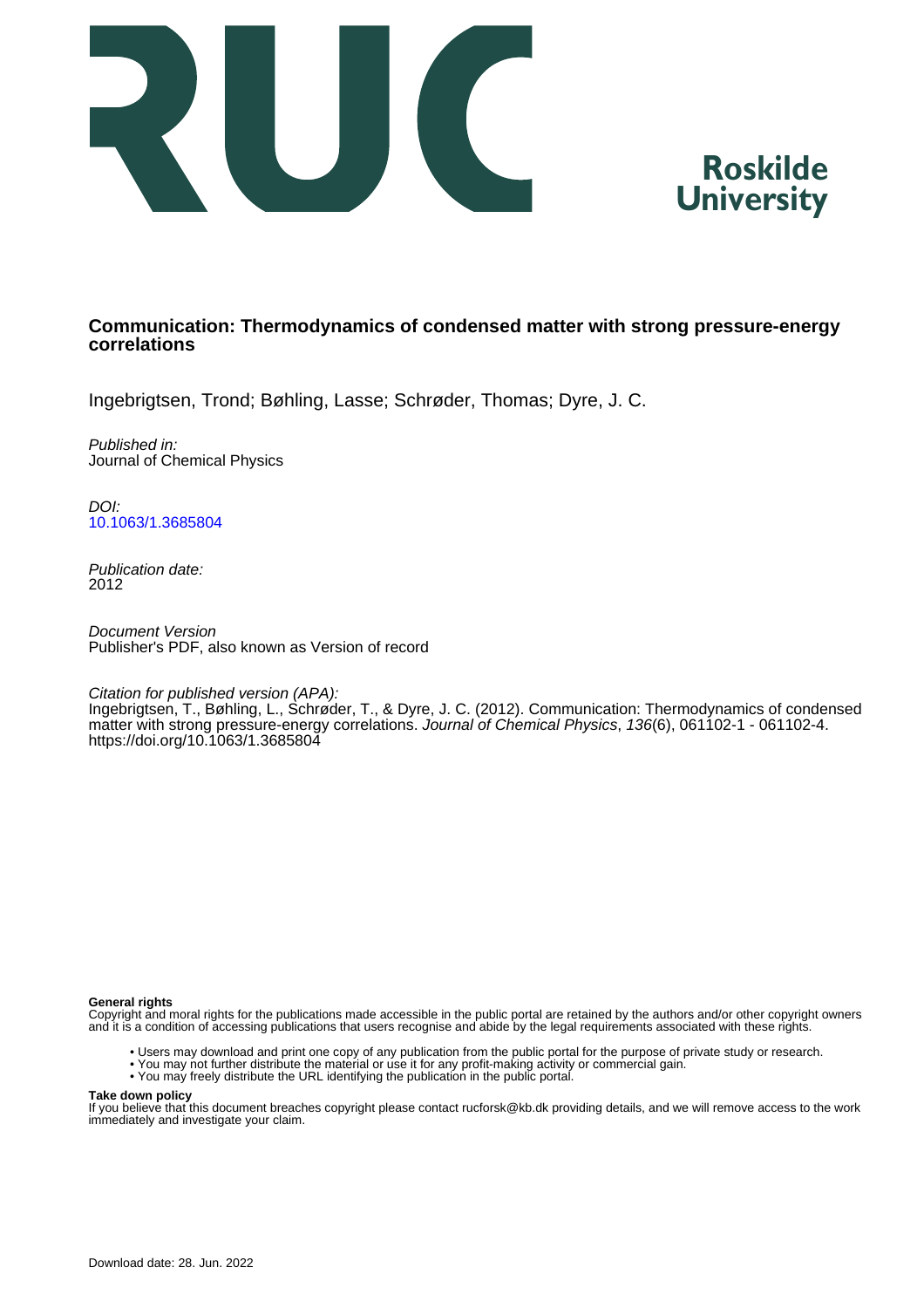## **[Communication: Thermodynamics of condensed matter with strong](http://dx.doi.org/10.1063/1.3685804) [pressure-energy correlations](http://dx.doi.org/10.1063/1.3685804)**

Trond S. Ingebrigtsen, Lasse Bøhling, Thomas B. Schrøder, and Jeppe C. Dyre<sup>[a\)](#page-1-0)</sup> *DNRF Centre "Glass and Time", IMFUFA, Department of Sciences, Roskilde University, P.O. Box 260, DK-4000 Roskilde, Denmark*

(Received 20 December 2011; accepted 31 January 2012; published online 14 February 2012)

We show that for any liquid or solid with strong correlation between its *NVT* virial and potentialenergy equilibrium fluctuations, the temperature is a product of a function of excess entropy per particle and a function of density,  $T = f(s)h(\rho)$ . This implies that (1) the system's isomorphs (curves in the phase diagram of invariant structure and dynamics) are described by  $h(\rho)/T = \text{Const.}$ , (2) the density-scaling exponent is a function of density only, and (3) a Grüneisen-type equation of state applies for the configurational degrees of freedom. For strongly correlating atomic systems one has  $h(\rho) = \sum_n C_n \rho^{n/3}$  in which the only non-zero terms are those appearing in the pair potential expanded as  $v(r) = \sum_{n} v_n r^{-n}$ . Molecular dynamics simulations of Lennard-Jones type systems confirm the theory. *© 2012 American Institute of Physics*. [\[http://dx.doi.org/10.1063/1.3685804\]](http://dx.doi.org/10.1063/1.3685804)

The class of strongly correlating liquids was introduced in Refs. [1](#page-3-0) and [2.](#page-4-0) These liquids are defined by having a correlation coefficient above 0.9 of the constant-volume equilibrium fluctuations of virial *W* and potential energy *U*. The *WU* correlation coefficient varies with state point, but we found from computer simulations that a system has either poor *WU* correlations in the entire phase diagram or is strongly correlating at most of its condensed-phase state points.<sup>1[–5](#page-4-1)</sup> Van der Waals and metallic liquids are generally strongly correlating, whereas hydrogen-bonded, ionic, and covalently bonded liquids are generally not. The solid phase is usually at least as strongly correlating as the liquid phase. Theoretical arguments, numerical evidence, and experiments show that strongly correlating liquids are simpler than liquids in general. $1-7$ 

The simplicity of strongly correlating liquids compared to liquids in general<sup>8</sup> derives from the fact that the former have "isomorphs" in their phase diagram, which are curves of isomorphic state points. Two state points with particle density and temperature ( $\rho_1$ ,  $T_1$ ) and ( $\rho_2$ ,  $T_2$ ) are termed *isomorphic*<sup>[3](#page-4-4)</sup> if all pairs of physically relevant microconfigurations of the state points that trivially scale into one another (i.e.,  $\rho_1^{1/3} \mathbf{r}_i^{(1)}$  $= \rho_2^{1/3} \mathbf{r}_i^{(2)}$  for all particles *i*) have proportional configurational Boltzmann factors:

<span id="page-1-1"></span>
$$
e^{-U(\mathbf{r}_1^{(1)},\ldots,\mathbf{r}_N^{(1)})/k_B T_1} = C_{12} e^{-U(\mathbf{r}_1^{(2)},\ldots,\mathbf{r}_N^{(2)})/k_B T_2}.
$$
 (1)

Only inverse-power-law liquids $9$  have exact isomorphs (here  $C_{12} = 1$ , but as shown in Appendix A of Ref. [3](#page-4-4) a system is strongly correlating if and only if it has isomorphs to a good approximation.

The invariance of the canonical probabilities of scaled microconfigurations along an isomorph has several implications, for instance:  $1-3$  $1-3$  (1) the excess entropy and the isochoric specific heat are isomorph invariants, (2) the reduced-unit dynamics is isomorph invariant for both Newtonian and stochastic dynamics, (3) all reduced-unit static correlation functions are isomorph invariant, and (4) a jump between isomorphic state points takes the system instantaneously to equilibrium. Using reduced units means measuring length in terms of the unit  $\rho^{-1/3}$  and time in units of  $\rho^{-1/3}\sqrt{m/k_BT}$  where *m* is the average particle mass. Since isomorphs are generally approximate, isomorph properties are likewise rarely rigorously obeyed.

All thermodynamic quantities considered below are excess quantities, i.e., in excess of those of an ideal gas at the same density and temperature. Thus, *S* is the *excess* entropy  $(S < 0)$ ,  $C_V$  is the *excess* isochoric specific heat, *p* is the *excess* pressure (i.e.,  $p = W/V$ ), etc.

Briefly, the reason that *S* and  $C_V$  are isomorph invariants is the following. $3$  The entropy is determined by the canonical probabilities, which are identical for scaled microconfigurations of two isomorphic state points. From Einstein's formula  $C_V = \langle (\Delta U)^2 \rangle / k_B T^2$  the isomorph invariance of  $C_V$  follows easily by taking the logarithm of Eq. [\(1\)](#page-1-1) and making use of the isomorph invariance of scaled microconfiguration probabilities.

Since *S* and  $C_V$  are invariant along the same curves in the phase diagram,  $C_V$  is a function of *S*:  $C_V = \phi(S)$ . Thus,  $T(\partial S/\partial T)_V = \phi(S)$  or at constant volume:  $dS/\phi(S) = dT/T$ . Integrating this leads to an expression of the form  $\psi(S)$  $I = \ln(T) + k(V)$ , which implies  $T = \exp[\psi(S)]\exp[-k(V)]$ . The generic version of this involves only intensive quantities  $(s \equiv S/N)$ :

<span id="page-1-2"></span>
$$
T = f(s)h(\rho).
$$
 (2)

For inverse-power-law interactions  $(\alpha r^{-n})$  the entropy is well known to be a function of  $\rho^{\gamma}/T$  where  $\gamma = n/3$ :  $S = K(\rho^{\gamma}/T)$ . Applying the inverse of the function *K* shows that these per-fectly correlating systems obey Eq. [\(2\)](#page-1-2) with  $h(\rho) = \rho^{\gamma}$ .

The thermodynamic separation identity Eq. [\(2\)](#page-1-2) is the main result of this communication. We proceed to discuss some consequences and numerical tests.

<span id="page-1-0"></span>a)Electronic mail: [dyre@ruc.dk.](mailto: dyre@ruc.dk)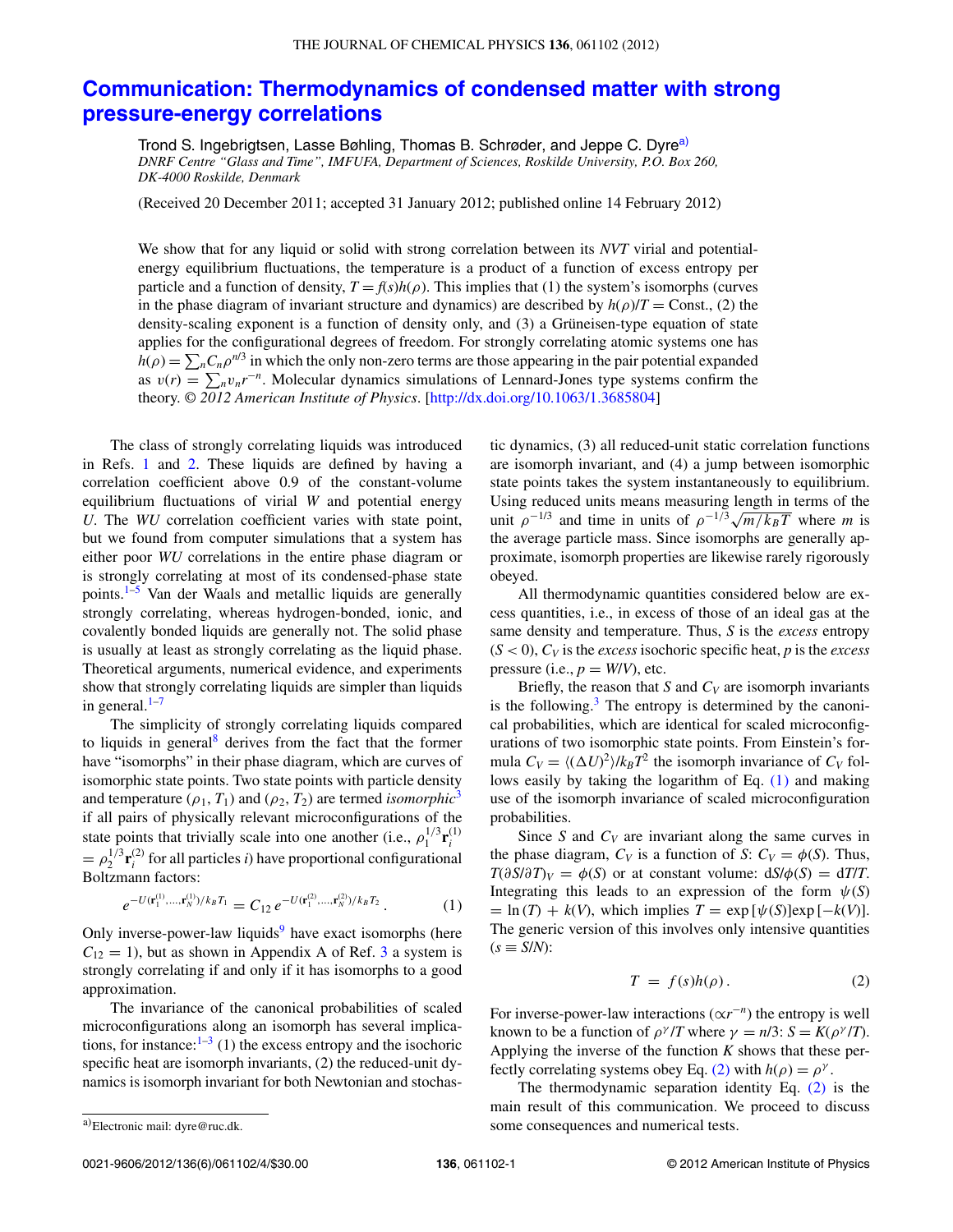*Density scaling:* Since entropy is an isomorph invariant, it follows from Eq.  $(2)$  that the variable characterizing an isomorph may be chosen as  $h(\rho)/T$ . In particular, the reduced relaxation time  $\tilde{\tau}$ , which is also an isomorph invariant, may be written for some function *G*:

<span id="page-2-0"></span>
$$
\tilde{\tau} = G\left(\frac{h(\rho)}{T}\right). \tag{3}
$$

This is the form of "density scaling" proposed by Alba-Simionesco *et al.* in 2004 from different arguments;<sup>[10](#page-4-6)</sup> at the same time Dreyfus *et al.*, as well as Casalini and Roland, favored the more specific form  $\tilde{\tau} = G(\rho^{\gamma}/T)$ .<sup>[10](#page-4-6)</sup> Isochrones for many supercooled liquids and polymers follow to a good approximation the latter "power-law density scaling" relation.<sup>11</sup> For large density changes, however, it was recently shown that the density-scaling exponent varies significantly in both simulations and experiments; $12$  these cases conform to the more general equation [\(3\).](#page-2-0)

*An expression for the density-scaling exponent*: The general, state-point dependent density-scaling exponent *γ* is defined<sup>2, [3](#page-4-4)</sup> by

<span id="page-2-1"></span>
$$
\gamma \equiv \left(\frac{\partial \ln T}{\partial \ln \rho}\right)_{S} = \left(\frac{\partial \ln T}{\partial \ln \rho}\right)_{\tilde{\tau}}.
$$
 (4)

The physical interpretation of Eq. [\(4\)](#page-2-1) is the following. If density is increased by 1%, temperature should be increased by  $\gamma$ % for the system to have the same entropy and re-duced relaxation time. Equation [\(2\)](#page-1-2) implies d ln  $T = d \ln f(s)$  $+$  d ln  $h(\rho)$ ; thus along an isomorph one has d ln  $T =$  d ln  $h$ . Via Eq.  $(4)$  this implies

<span id="page-2-3"></span>
$$
\gamma = \frac{\mathrm{d}\ln h}{\mathrm{d}\ln \rho}.
$$
 (5)

In particular,  $\gamma$  depends only on density:  $\gamma = \gamma(\rho)$ .<sup>[3](#page-4-4)</sup>

*Configurational Grüneisen equation of state*: The Grüneisen equation of state expresses that pressure equals a density-dependent number times energy plus a term that is a function of density only.<sup>13</sup> This equation of state is used routinely for describing condensed matter at high pressures and temperatures. We proceed to show that strongly correlating systems obey the configurational version of the Grüneisen equation of state, which as suggested by Casalini *et al.*[14](#page-4-10) has the density-scaling exponent as the proportionality  $constant: <sup>3,4</sup>$  $constant: <sup>3,4</sup>$  $constant: <sup>3,4</sup>$  $constant: <sup>3,4</sup>$ 

<span id="page-2-2"></span>
$$
W = \gamma(\rho)U + \Phi(\rho). \tag{6}
$$

To prove this, note first that  $(\partial U/\partial S)_{\rho} = T = f(S)h(\rho)$  by integration implies  $U = F(S)h(\rho) + k(\rho)$  where  $F'(S) = f(S)$ (*S* is the extensive entropy). Since  $W = (\partial U/\partial \ln \rho)_S$  (which follows from the standard identity  $T dS = dU + p dV$ , we get  $W = F(S) \frac{dh}{d \ln \rho} + \frac{dk}{d \ln \rho}$ . Substituting into the latter expression  $F(S)$  isolated from  $U = F(S)h(\rho) + k(\rho)$  leads to Eq. [\(6\),](#page-2-2) in which  $\gamma(\rho)$  is given by Eq. [\(5\).](#page-2-3) It is straightforward to show that, conversely, Eq. [\(6\)](#page-2-2) implies the thermodynamic separation identity Eq. [\(2\).](#page-1-2)

*The isomorphs of atomic systems*: We consider now predictions for systems of "atomic" particles interacting via pair potentials of the form<sup>15</sup> (where  $r$  is the distance between two particles)

<span id="page-2-4"></span>
$$
v(r) = \sum_{n} v_n r^{-n} . \tag{7}
$$

For simplicity only the case of identical particles is considered, but the arguments generalize trivially to multicomponent systems. Consider the thermal average  $\langle r^{-n} \rangle$ . Switching to reduced units defined by  $\tilde{r} \equiv \rho^{1/3} r$ , we have  $\langle r^{-n} \rangle$  $= \langle \tilde{r}^{-n} \rangle \rho^{n/3}$ . Since structure is isomorph invariant in reduced units,  $\langle \tilde{r}^{-n} \rangle$  is an isomorph invariant. Consequently, it is a function of any other isomorph invariant, for instance the entropy:  $\langle \tilde{r}^{-n} \rangle = G_n(S)$ . Noting that the average potential energy is a sum of Eq. [\(7\)](#page-2-4) over all particle pairs, we conclude that (where  $H_n(S) \propto v_n G_n(S)$ )

<span id="page-2-6"></span>
$$
U = \sum_{n} H_n(S) \rho^{n/3}.
$$
 (8)

Taking the derivative of this equation with respect to temperature at constant volume leads to

<span id="page-2-5"></span>
$$
\left(\frac{\partial U}{\partial T}\right)_V = \sum_n H'_n(S) \left(\frac{\partial S}{\partial T}\right)_V \rho^{n/3}.
$$
 (9)

The left-hand side is *T*(*∂S*/*∂T*)*V*, so Eq. [\(9\)](#page-2-5) implies

$$
T = \sum_{n} H'_n(S)\rho^{n/3}.
$$
 (10)

This is consistent with the thermodynamic separation identity Eq. [\(2\)](#page-1-2) only if all the functions  $H_n'(S)$  are proportional to some function, i.e., if one can write  $H'_n(S) = C_n \phi(S)$ . We identify  $\phi(S)$  as the function  $f(s)$  of Eq. [\(2\),](#page-1-2) which means that

$$
h(\rho) = \sum_{n} C_n \rho^{n/3} \,. \tag{11}
$$

Thus, for strongly correlating atomic liquids, the thermodynamic function  $h(\rho)$  has an analytical structure, which is inherited from  $v(r)$  in the sense that the only non-zero terms of  $h(\rho)$  are those corresponding to non-zero terms of  $v(r)$ . Note that not all systems with potentials of Eq. [\(7\)](#page-2-4) are strongly correlating and that the derivation applies only if this is the case.

As an illustration we present results from *NVT* simulations of the Kob-Andersen binary Lennard-Jones (KABLJ) liquid, $16$  which is strongly correlating at its condensed-phase state points. $1-3$  $1-3$  The application of the above to LJ systems predicts that  $H'_{12}(S) \propto H'_{6}(S)$ , where  $H_{12}(S)$  is the reduced coordinate average of the *r*−<sup>12</sup> term of *U*. Integrating this leads to  $H_{12}(S) = \alpha H_6(S) + \beta$ , implying that if the repulsive term in *U* is plotted against the attractive term in reduced units, all points are predicted to fall onto a common line. Figure [1](#page-3-1) presents data where density was changed by a factor of eight and temperature by a factor of 40 000. The data collapse is good but not exact, which reminds us that the relations derived are approximate.

The theory implies a simple mathematical description of the isomorphs in the  $(\rho, T)$  phase diagram. From the fact that the potential energy contains only *r*−<sup>12</sup> and *r*−<sup>6</sup> terms, it follows that  $h(\rho) = A\rho^4 - B\rho^2$ . Consequently, LJ isomorphs are given by

<span id="page-2-7"></span>
$$
\frac{A\rho^4 - B\rho^2}{T} = \text{Const.}
$$
 (12)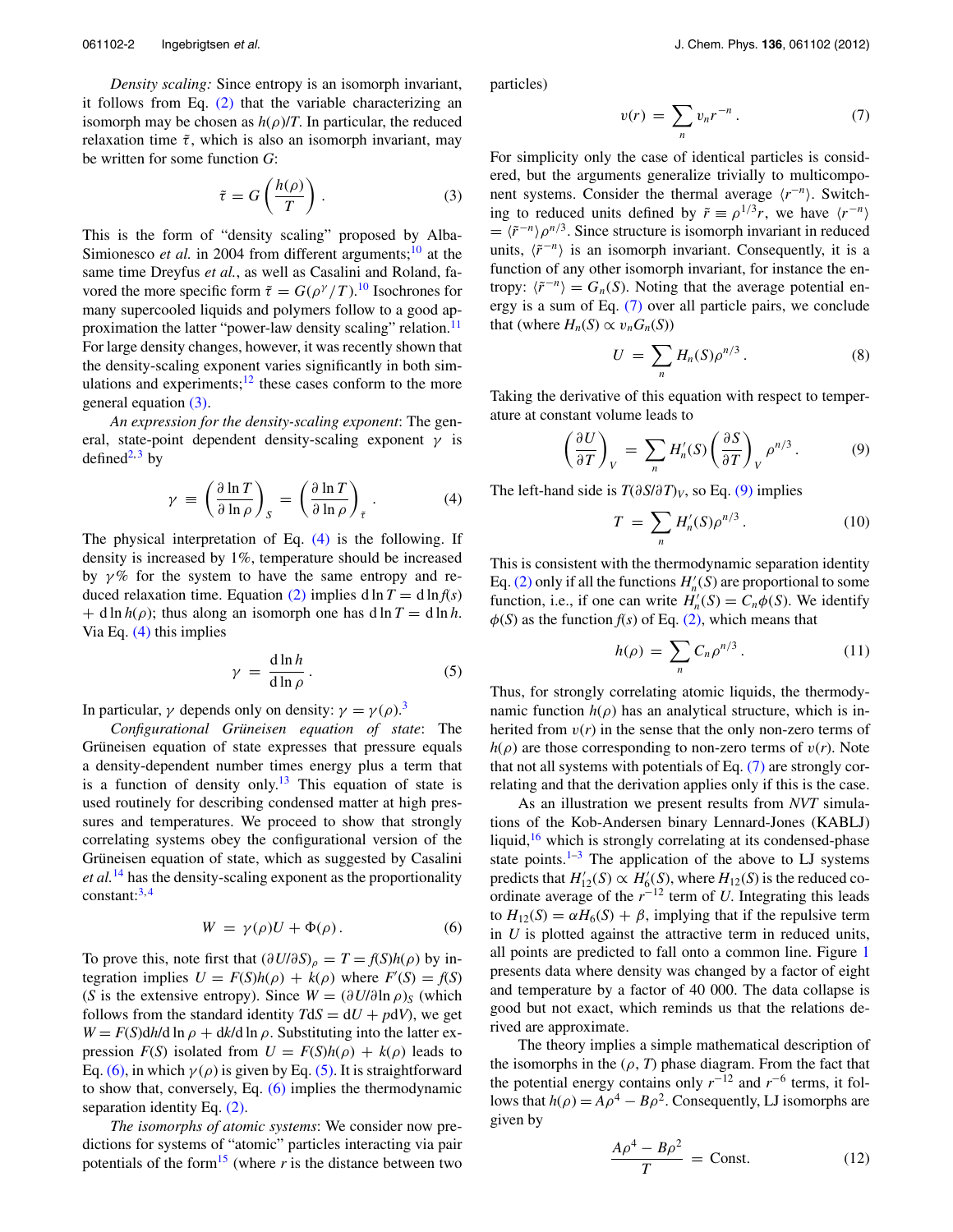<span id="page-3-1"></span>

FIG. 1. The thermal average of  $r^{-12}$  versus that of  $-r^{-6}$  in reduced units for a large range of state points of the Kob-Andersen binary Lennard-Jones liquid simulated with 1000 particles ( $\varepsilon_{AA} = \sigma_{AA} = 1$ ). These quantities correspond to  $H_{12}(S)$  and  $H_6(S)$  in Eq. [\(8\).](#page-2-6) The theory predicts that  $H'_{12}(S) \propto H'_6(S)$ , implying that all data points should fall onto a common line according to  $H_{12}(S) = \alpha H_6(S) + \beta.$ 

The invariance of the Boltzmann statistical weights of scaled microconfigurations implies that an isomorph cannot cross the liquid-solid coexistence curve. In particular, the coexistence curve is itself predicted to be an isomorph, $3$  which was recently confirmed by simulations of generalized LJ liquids. $4,17$  $4,17$ Consequently, the coexistence line is given by Eq. [\(12\).](#page-2-7) This validates a recent conjecture of Khrapak and Morfill.<sup>[18](#page-4-15)</sup>

*Predictions for the repulsive Lennard-Jones fluid*: As a final illustration we consider the "repulsive" single-component LJ fluid defined by the pair potential  $v(r) = (r^{-12} + r^{-6})/2$ , a system with *WU* correlation coefficient above 99.9% in its entire phase diagram. At low densities ( $\rho \ll 1$ ) the repulsive LJ fluid behaves as an  $r^{-6}$  fluid, whereas it for  $\rho \gg 1$  is effectively an  $r^{-12}$  fluid. Thus, the density-scaling exponent  $\gamma(\rho)$ varies from 2 to 4 as density increases, a much larger variation than that of previously studied strongly correlating systems.

Since  $h(\rho)$  is only defined within an overall multiplicative constant, one can write for the repulsive LJ fluid  $h(\rho) = \alpha \rho^4$  $+(1-\alpha)\rho^2$ . This leads via Eq. [\(5\)](#page-2-3) to  $\gamma_0 = 2 + 2\alpha$ , where  $\gamma_0$  is the density-scaling exponent at reference density unity, implying that

<span id="page-3-2"></span>
$$
h(\rho) = (\gamma_0/2 - 1)\rho^4 + (2 - \gamma_0/2)\rho^2. \tag{13}
$$

Our simulations identified from the expression  $\gamma_0$  $= \langle \Delta W \Delta U \rangle / \langle (\Delta U)^2 \rangle$  (Ref. [3\)](#page-4-4) the exponent  $\gamma_0 = 3.56$  at the state point ( $\rho$ , *T*) = (1, 1). Equation [\(13\)](#page-3-2) with  $\gamma_0 = 3.56$ was tested in two different ways. First, we compared at each state point along an isomorph the exponent  $\gamma(\rho)$ predicted from Eqs.  $(5)$  and  $(13)$  with that calculated from the fluctuations via  $\gamma = \langle \Delta W \Delta U \rangle / \langle (\Delta U)^2 \rangle$  (right panel of Fig. [2\)](#page-3-3). The left panel presents a second test of Eq. [\(13\)](#page-3-2) by showing results from simulating five temperatures at *ρ* = 1, plotting for each temperature instantaneous values of the potential energy versus the potential energy of the same microconfigurations scaled to three other densities ( $\rho = 0.5$ , 1.6, 2.0). The theory behind the observed straight lines is

<span id="page-3-3"></span>

FIG. 2. "Multiple direct isomorph check" applied to simulations of *N* = 1000 particles of the repulsive LJ fluid defined by the pair potential ( $r^{-12}$ ) + *r*<sup>−6</sup>)/2. The left panel shows a scatter plot of the potential energies of pairs of microconfigurations, where the potential energy of a given microconfiguration at density 1.0 is denoted  $U(1.00)$  and that of the same microconfiguration scaled to density  $\rho$  is denoted  $U(\rho)$  ( $\rho = 0.5, 1.6, 2.0$ ). This was done for  $T = 0.6, 0.8, 1.0, 1.2, 1.4$ . The yellow asterisks mark the average of each scatter plot. The black lines are the predictions (see the text) with slopes determined via Eq.  $(13)$  from the fluctuations calculated at the state point  $(\rho, T) = (1, 1)$  marked by an arrow. The right panel shows the density-scaling exponent along an isomorph predicted from Eqs. [\(5\)](#page-2-3) and [\(13\)](#page-3-2) (full curve) and the exponent calculated at each state point from the fluctuation formula  $\gamma = \langle \Delta W \Delta U \rangle / \langle (\Delta U)^2 \rangle$  (Ref. [3\)](#page-4-4) (red crosses). The arrow marks the state point  $(\rho, T) = (1, 1)$ .

the following. Consider two isomorphic state points  $(\rho_0,$  $T_0$ ) and ( $\rho$ , *T*) and suppose each temperature is changed a little, keeping both densities constant. If the two new state points are also isomorphic, the entropy change is the same for both:  $dU_0/T_0 = dU/T$ . This implies  $dU/dU_0 = T/T_0$ , i.e.,  $(\partial U/\partial U_0)_{\rho_0,\rho} = T/T_0$ . Since  $h(\rho)/T$  is constant along an isomorph, this implies  $\left(\frac{\partial U}{\partial U_0}\right)_{\rho_0,\rho} = h(\rho)/h(\rho_0)$ . Integrating this at constant  $\rho_0$  and  $\rho$  leads to  $U = [h(\rho)/h(\rho_0)]U_0$  $+ \phi(\rho_0, \rho)$ . In our case of reference density unity  $\rho_0 = 1$  and  $h(\rho_0) = 1$ . Thus, plotting *U* versus  $U_0$  is predicted to result in straight lines with slope  $h(\rho)$  (yellow asterisks in the left panel of Fig. [2\)](#page-3-3). The scaled state points are isomorphic to the original  $\rho = 1$  state points, with temperatures given by *T*  $= T_0 h(\rho)$ . Via the "direct isomorph check"<sup>3</sup> this implies that the scaled microconfigurations form elongated ovals also with slope  $h(\rho)$ .

In summary, we have shown that for strongly correlating liquids or solids, temperature separates into a function of entropy times a function of density. For these systems the energy scale is consequently determined by density alone. It is an open question whether, conversely, the thermodynamic separation identity equation [\(2\)](#page-1-2) implies that the system in question is strongly correlating. We anticipate that this is the case, at least for realistic potentials.

The centre for viscous liquid dynamics "Glass and Time" is sponsored by the Danish National Research Foundation (DNRF).

<span id="page-3-0"></span><sup>&</sup>lt;sup>1</sup>N. P. Bailey, U. R. Pedersen, N. Gnan, T. B. Schrøder, and [J.](http://dx.doi.org/10.1063/1.2982247) C. Dyre, J. [Chem. Phys.](http://dx.doi.org/10.1063/1.2982247) **128**, 184507 (2008); N. P. Bailey, U. R. Pedersen, N. Gnan, T. B. Schrøder, and J. C. Dyre, *[ibid.](http://dx.doi.org/10.1063/1.2982249)* **129**, 184508 (2008); T. B. Schrøder,